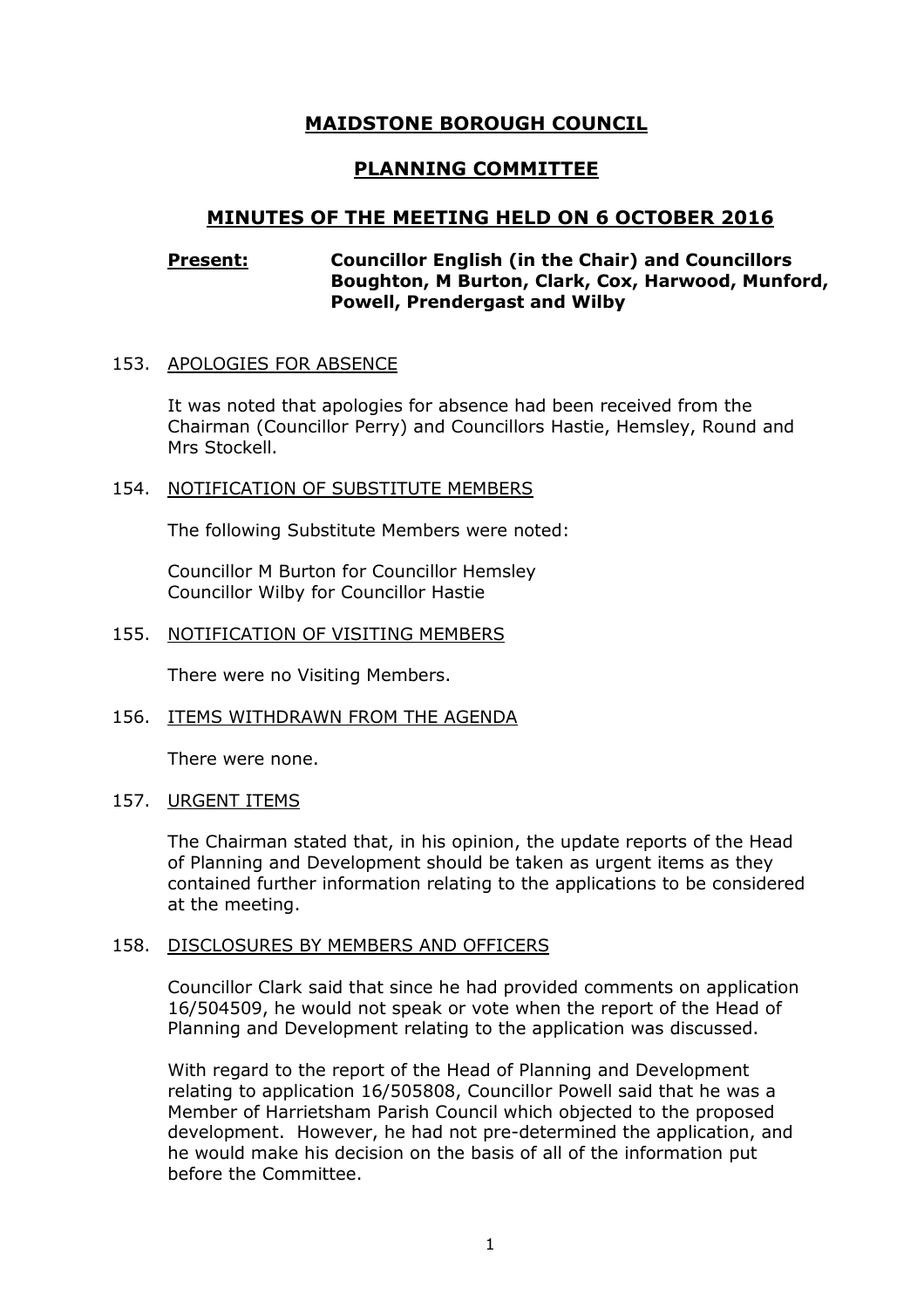Councillor Wilby said that since he had been Chairman of Tovil Parish Council's Planning Committee when it provided comments on application 16/504509, he would not speak or vote when the report of the Head of Planning and Development relating to the application was discussed.

During consideration of the report of the Head of Planning and Development relating to application 16/506114, Councillor Munford said that he was the Chairman of Boughton Monchelsea Parish Council, but he had not participated in the Parish Council's discussions on the proposed development, and intended to speak and vote.

## 159. EXEMPT ITEMS

**RESOLVED:** That the items on the agenda be taken in public as proposed.

## 160. MINUTES OF THE MEETING HELD ON 15 SEPTEMBER 2016

**RESOLVED:** That the Minutes of the meeting held on 15 September 2016 be approved as a correct record and signed.

## 161. PRESENTATION OF PETITIONS

There were no petitions.

## 162. DEFERRED ITEMS

14/504109 - ADVERTISEMENT CONSENT FOR THE INSTALLATION OF 2 NO. NON-ILLUMINATED METAL POLE MOUNTED SIGNS (RETROSPECTIVE APPLICATION) - HUNTON C OF E PRIMARY SCHOOL, BISHOPS LANE, HUNTON, KENT

The Development Manager advised Members that the Case Officer had been in touch with the Chairman of the Governors of the School who was in contact with the Parish Council which had objected to the application. The issue of the signs had been discussed by the School Governors in July 2016, with representatives of the Parish Council present, and it was agreed that the sign on the West Street frontage could be relocated. The Chairman of the Governors had acknowledged the slow progress and the Case Officer was awaiting a further update on where the relocated sign might go. As soon as this information became available, the application would be reported back to the Committee.

16/503786 - OUTLINE (NO MATTERS RESERVED) - PROVISION OF A NEW ACCESS DRIVEWAY TO BARMING WATER TOWER FROM DRIVEWAY OF NO.80 REDE WOOD ROAD COMPRISING DEMOLITION OF EXISTING GARAGE AND CONSTRUCTION OF A NEW DRIVE ACROSS REAR GARDEN OF NO.80; CONSTRUCTION OF NEW SINGLE GARAGE AT REAR; AND EXTENSION OF EXISTING DRIVEWAY TO WATER TOWER - BARMING WATER TOWER, NORTH POLE ROAD, BARMING, KENT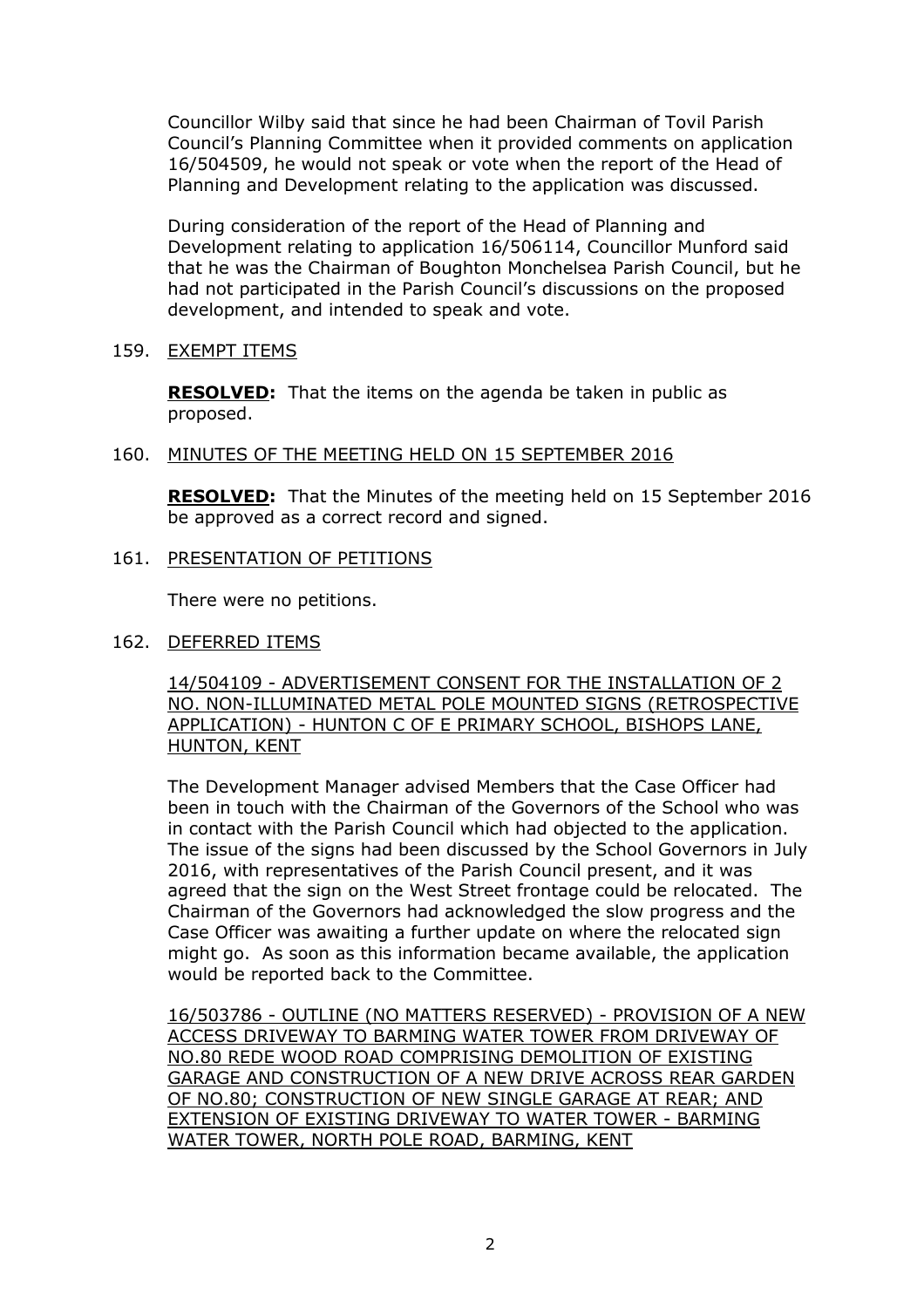The Development Manager advised Members that he had nothing further to report in respect of this application at present.

163. 16/504014 - RETROSPECTIVE APPLICATION FOR CHANGE OF USE OF LAND FOR THE STATIONING OF 2 STATIC MOBILE HOMES FOR GYPSY/TRAVELLER OCCUPATION WITH ASSOCIATED HARD AND SOFT LANDSCAPING WORKS - HIGHLANDS FARM, YALDING HILL, YALDING, KENT

There were no disclosures of lobbying.

The Committee considered the report of the Head of Planning and Development.

**RESOLVED:** That permission be granted subject to the conditions and informatives set out in the report.

Voting: 10 – For 0 – Against 0 - Abstentions

164. 16/504509 - VARIATION OF CONDITION 15 OF 14/503167 (RESIDENTIAL DEVELOPMENT FOR 36 UNITS AND RE-ALIGNMENT OF CRIPPLE STREET) - BY AMENDING THE ACCESS ARRANGEMENT SERVING THE SITE BY WIDENING NOT REALIGNING CRIPPLE STREET - LAND AT CRIPPLE STREET, CRIPPLE STREET, MAIDSTONE, KENT

There were no disclosures of lobbying.

The Committee considered the report and the urgent update report of the Head of Planning and Development.

**RESOLVED:** That subject to the prior completion of a Deed of Variation and Supplemental Deed linking the Section 73 application to the previously agreed and signed Section 106 agreement, the Head of Planning and Development be given delegated powers to grant permission subject to the conditions set out in the report.

Voting: 8 – For 0 – Against 2 – Abstentions

Note: Having stated that they had provided comments on this application, Councillors Clark and Wilby abstained from voting.

165. 15/507450 - RESERVED MATTERS OF APPEARANCE, LANDSCAPING, LAYOUT AND SCALE PURSUANT TO OUTLINE PERMISSION MA/10/2159 FOR THE ERECTION OF A TOTAL OF 16 RESIDENTIAL UNITS, COMPRISING 14 SEMI-DETACHED AND 2 DETACHED DWELLINGS - FORMER SYNGENTA WORKS, HAMPSTEAD LANE, YALDING, KENT

There were no disclosures of lobbying.

The Committee considered the report and the urgent update reports of the Head of Planning and Development.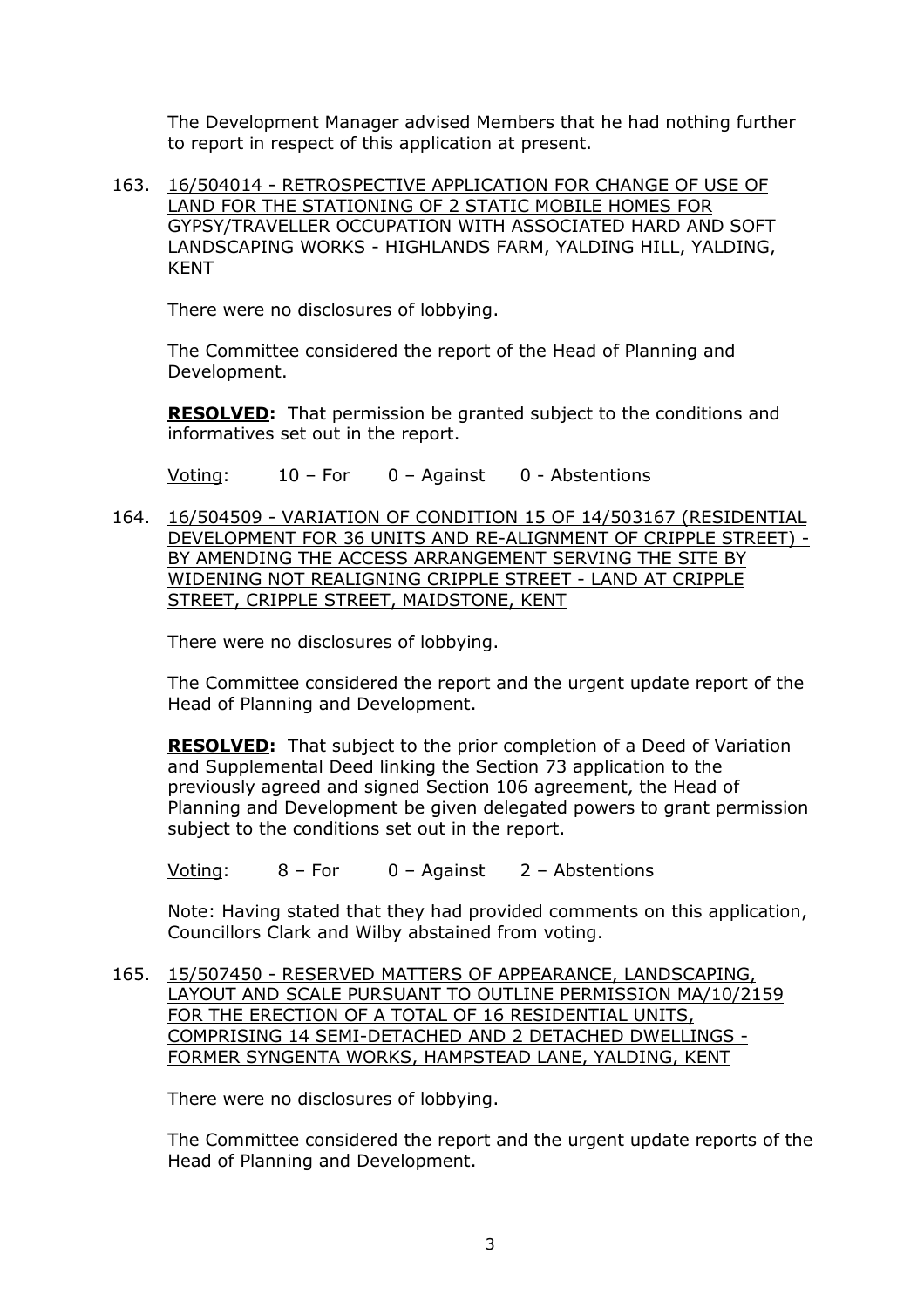**RESOLVED:** That permission be granted subject to the conditions set out in the report as amended by the second urgent update report.

Voting: 10 – For 0 – Against 0 – Abstentions

166. 16/506114 - ADDITIONAL TEMPORARY CAR SHOWROOM, AND ASSOCIATED EXTERNAL CAR DISPLAY, REMAINING FOR UP TO 5 YEARS, ON AN EXISTING CAR DEALERSHIP (SUI GENERIS) SITE - F G BARNES AND SONS LTD, SUTTON ROAD, MAIDSTONE, KENT

There were no disclosures of lobbying.

The Committee considered the report of the Head of Planning and Development.

**RESOLVED:** That permission be granted subject to the conditions and informatives set out in the report.

Voting: 10 – For 0 – Against 0 – Abstentions

167. 16/501631 - EXTENSION OF LESTED FARM FARMYARD INTO AN ADJACENT AGRICULTURAL FIELD (REVISED SCHEME TO 15/506233/FULL). DEVELOPMENT OF AN ON-FARM AGRICULTURAL ANAEROBIC DIGESTION PROJECT THAT WILL GENERATE CLEAN RENEWABLE ENERGY FROM ANIMAL MANURES AND SLURRIES, AGRICULTURAL BY-PRODUCTS FROM THE GROWING AND PROCESSING OF FRUIT AND VEGETABLES, WITH THE ADDITION OF SOME ENERGY CROPS - LESTED FARM, PLOUGH WENTS ROAD, CHART SUTTON, KENT

All Members except Councillors M Burton, Harwood and Wilby stated that they had been lobbied.

The Committee considered the report and the urgent update report of the Head of Planning and Development.

The Development Manager advised the Committee that the second page of the urgent update report circulated at the meeting had been inadvertently omitted. The final paragraph and the amended recommendation should read:

*"I note that the red line marking the extent of the application site on the Site Location Plan (FR1003-A-06) is drawn so that the proposed gas flare (in the north west corner of the facility) and the proposed shallow depression known as a 'swale' (to the east of the facility) are omitted. These elements are clearly shown on the plans; they form a part of the development and should be included within the application site. I consider this necessitates a revised Site Location Plan which, at the time of writing, has not been submitted and therefore I recommend that Members give delegated powers to approve the application subject to the receipt of a satisfactory amended plan. I do not consider it necessary to re-consult third parties on that amended plan as the drawings already clearly show the features concerned.*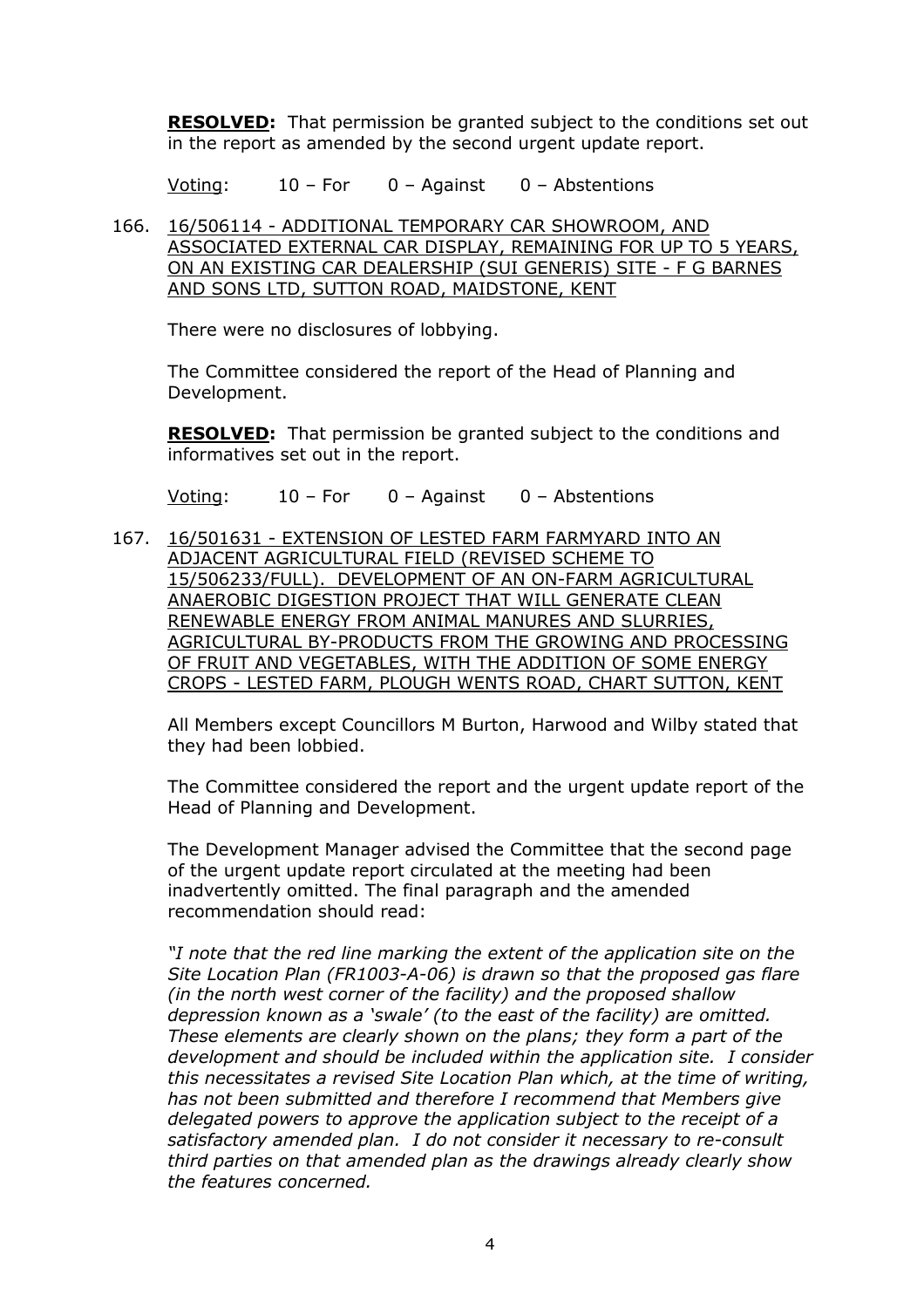*AMENDMENT TO RECOMMENDATION: That subject to the receipt of an amended site plan correctly marking the extent of the application site, the Head of Planning and Development be given delegated powers to grant permission subject to the conditions in the committee report as amended as shown above."* 

Mr Chappell, an objector, Councillor Waring of Chart Sutton Parish Council (against) and Mr Collins, for the applicant, addressed the meeting.

**RESOLVED:** That subject to the receipt of an amended site plan correctly marking the extent of the application site, the Head of Planning and Development be given delegated powers to grant permission subject to the conditions set out in the report, as amended by the urgent update report, with the amendment of condition 10 as follows:

The facility shall not exceed a combined throughput capacity of **17,000** tonnes per annum. Monitoring records of the total throughput shall be made and retained at the site and made available for inspection at any reasonable time following a request from the Local Planning Authority.

Reason: The impact of the facility on highway safety and residential amenity has been assessed on the basis of the estimates of throughput provided and the Local Planning Authority would wish to maintain control over any future increase in the capacity of the site.

Voting:  $7 - For$   $1 -$  Against  $2 -$  Abstentions

168. 16/503947 - RETENTION OF EXISTING DWELLING AT NO.3 HOCKERS LANE. CONSTRUCTION OF NEW SINGLE STOREY DWELLING AT REAR OF NO.3. DEMOLITION OF EXISTING DWELLING AND ANCILLARY BUILDINGS INCLUDING GARAGES AT NO.1 HOCKERS LANE AND CONSTRUCTION OF REPLACEMENT CHALET DWELLING AND GARAGE - 3 HOCKERS LANE, DETLING, KENT

The Chairman and Councillors Boughton, Clark, Cox, Harwood and Munford stated that they had been lobbied.

The Committee considered the report of the Head of Planning and Development.

Councillor Bowie of Detling Parish Council (against) and Mr Collins, for the applicant, addressed the meeting.

Contrary to the recommendation of the Head of Planning and Development, the Committee agreed to refuse permission. In making this decision, Members felt that the development extending beyond the village boundary would be detrimental to the Area of Outstanding Natural Beauty and its design and built form was not appropriate to the character and quality of the Area of Outstanding Natural Beauty and its rural setting. This was contrary to polices ENV28 and ENV33 of the Maidstone Borough-Wide Local Plan 2000 and paragraphs 61, 64 and 115 of the National Planning Policy Framework.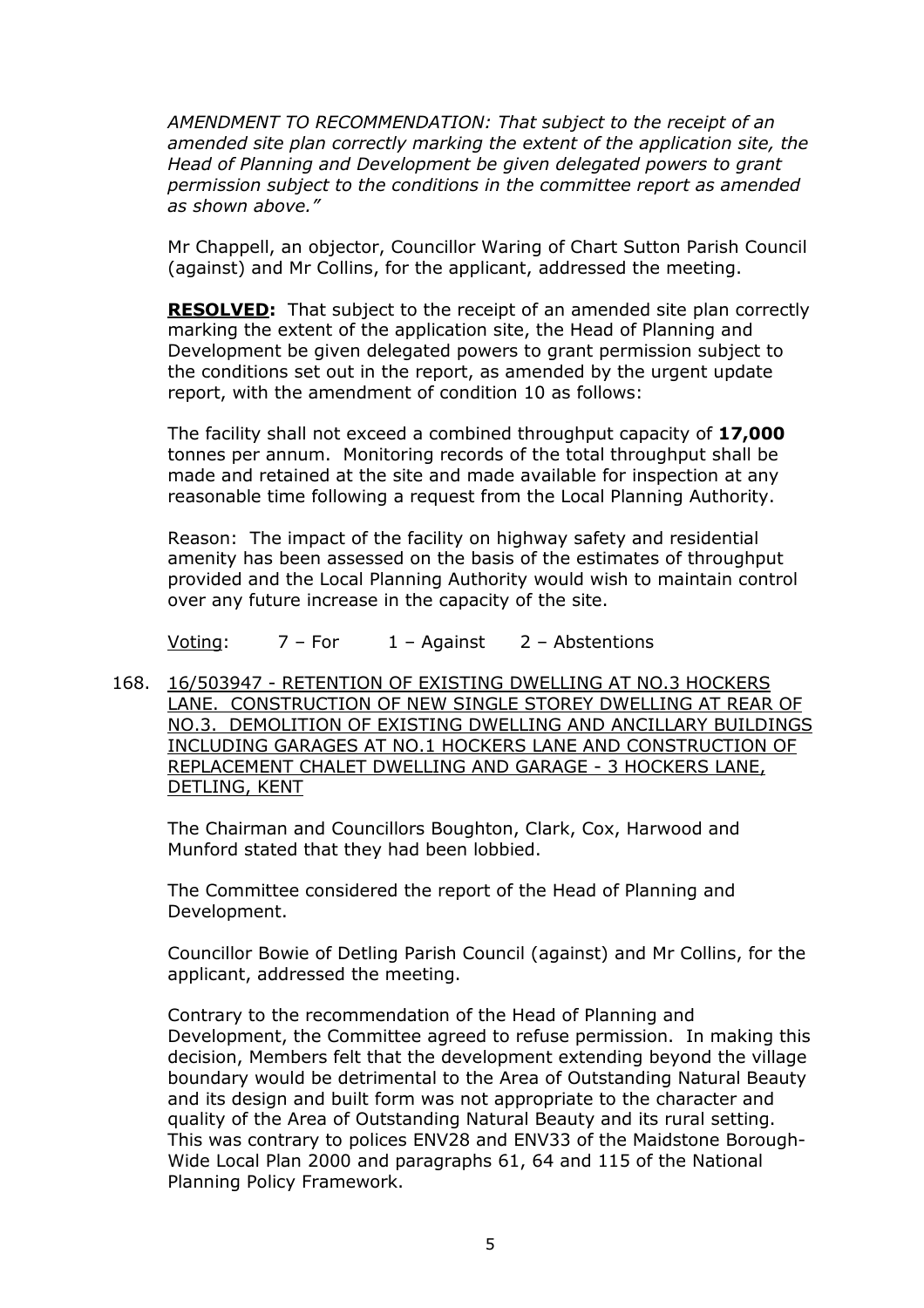**RESOLVED:** That permission be refused for the following reason:

The development extending beyond the village boundary is detrimental to the Area of Outstanding Natural Beauty and its design and built form is not appropriate to the character and quality of the Area of Outstanding Natural Beauty and its rural setting. This is contrary to polices ENV28 and ENV33 of the Maidstone Borough-Wide Local Plan 2000 and paragraphs 61, 64 and 115 of the National Planning Policy Framework.

Voting:  $6 - For$   $3 - Againt$   $1 - Abstention$ 

169. 16/505808 - SUBDIVISION OF DWELLING TO CREATE 2 SEPARATE DWELLINGS (PART RETROSPECTIVE) - 12 WEST STREET, HARRIETSHAM, KENT

Councillors Powell and Wilby stated that they had been lobbied.

The Committee considered the report of the Head of Planning and Development.

Councillor Dean of Harrietsham Parish Council (against) and Mr McCall, the applicant, addressed the meeting.

**RESOLVED:** That permission be granted subject to the condition and informatives set out in the report.

Voting:  $9 - For$   $1 -$  Against  $0 -$  Abstentions

**FURTHER RESOLVED:** That the Strategic Planning, Sustainability and Transportation Committee be requested to look, in consultation with the appropriate County Council Member, at traffic and parking issues in West Street, Harrietsham, and the surrounding area, and how they might be addressed by Traffic Regulation Orders.

## 170. APPEAL DECISIONS

The Committee considered the report of the Head of Planning and Development setting out details of appeal decisions received since the last meeting. It was noted that the appeals against four decisions taken under delegated powers had been dismissed.

**RESOLVED:** That the report be noted and that the Officers be congratulated on their success at appeal.

#### 171. CHAIRMAN'S ANNOUNCEMENTS

The Chairman expressed deep regret at the death of Councillor Paul Butcher of Staplehurst Parish Council who had represented the Maidstone Area Committee of the Kent Association of Local Councils on the Joint Transportation Board and the Audit, Governance and Standards Committee, and who had had a particular interest in planning matters.